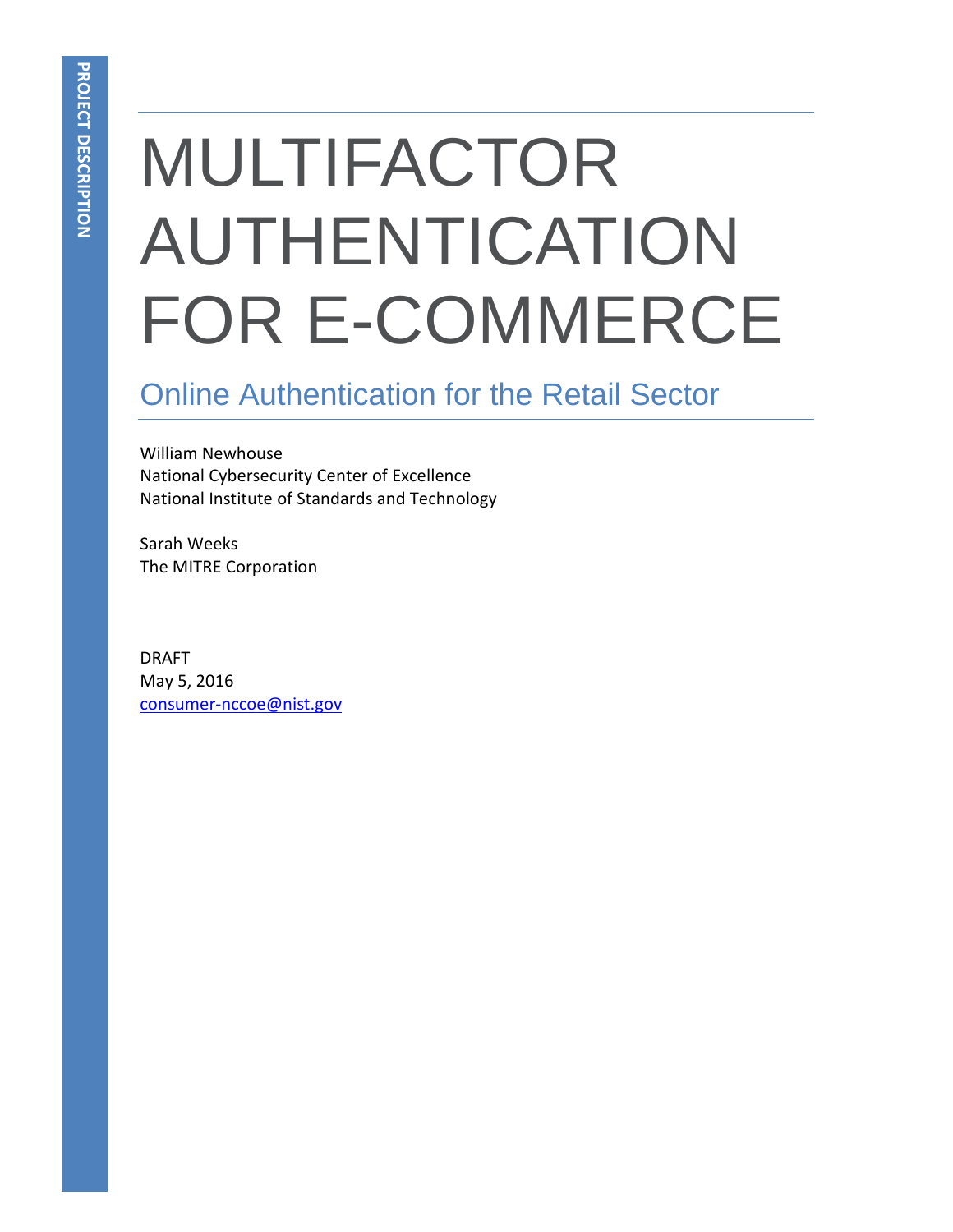

The National Cybersecurity Center of Excellence (NCCoE) at the National Institute of Standards and Technology (NIST) addresses businesses' most pressing cybersecurity problems with practical, standards-based solutions using commercially available technologies. The NCCoE collaborates with industry, academic, and government experts to build modular, open, end-to-end reference designs that are broadly applicable and repeatable. To learn more about the NCCoE, visit [http://nccoe.nist.gov.](http://nccoe.nist.gov/) To learn more about NIST, visi[t http://www.nist.gov.](http://www.nist.gov/)

This document describes a particular problem that is relevant across the consumerfacing/retail sector. NCCoE cybersecurity experts will address this challenge through collaboration with members of the consumer-facing/retail sector and vendors of cybersecurity solutions. The resulting reference design will detail an approach that can be used by consumer-facing/retail sector organizations.

#### **ABSTRACT**

As greater security control mechanisms are implemented at the point of sale, retailers in the United States may see a drastic increase in e-commerce fraud, similar to what has been widely observed in the UK and Europe following the rollout of EMV chip-and-PIN technology approximately ten years ago. Consumers, retailers, payment processors, banks, and card issuers are all impacted by the security risks of e-commerce transactions. Retailers bear the cost for fraudulent, card-not-present transactions, motivating them to reduce fraud in order to avoid damage to reputation and eliminate potential revenue losses, which have been estimated to be over \$3 billion dollars.<sup>1</sup> Part of e-commerce fraud reduction includes an increased level of assurance in purchaser or user identity. In collaboration with stakeholders in the retail and e-commerce ecosystem, the National Cybersecurity Center of Excellence (NCCoE) has identified that implementing multifactor authentication for e-commerce transactions, tied to existing web analytics and contextual risk calculation, can help reduce the risk of false online identification and authentication fraud. Consumers and retailers will adopt multifactor authentication mechanisms as long as they do not unnecessarily encumber the purchasing process or if they are applied evenly across the entire sector.

Building on this collaboration with the business community and vendors of cybersecurity solutions, the NCCoE will explore methods to effectively identify and authenticate purchasers during e-commerce transactions and develop an example solution composed of open-source and commercially available components. This project will produce a NIST Cybersecurity Practice Guide—a publically available description of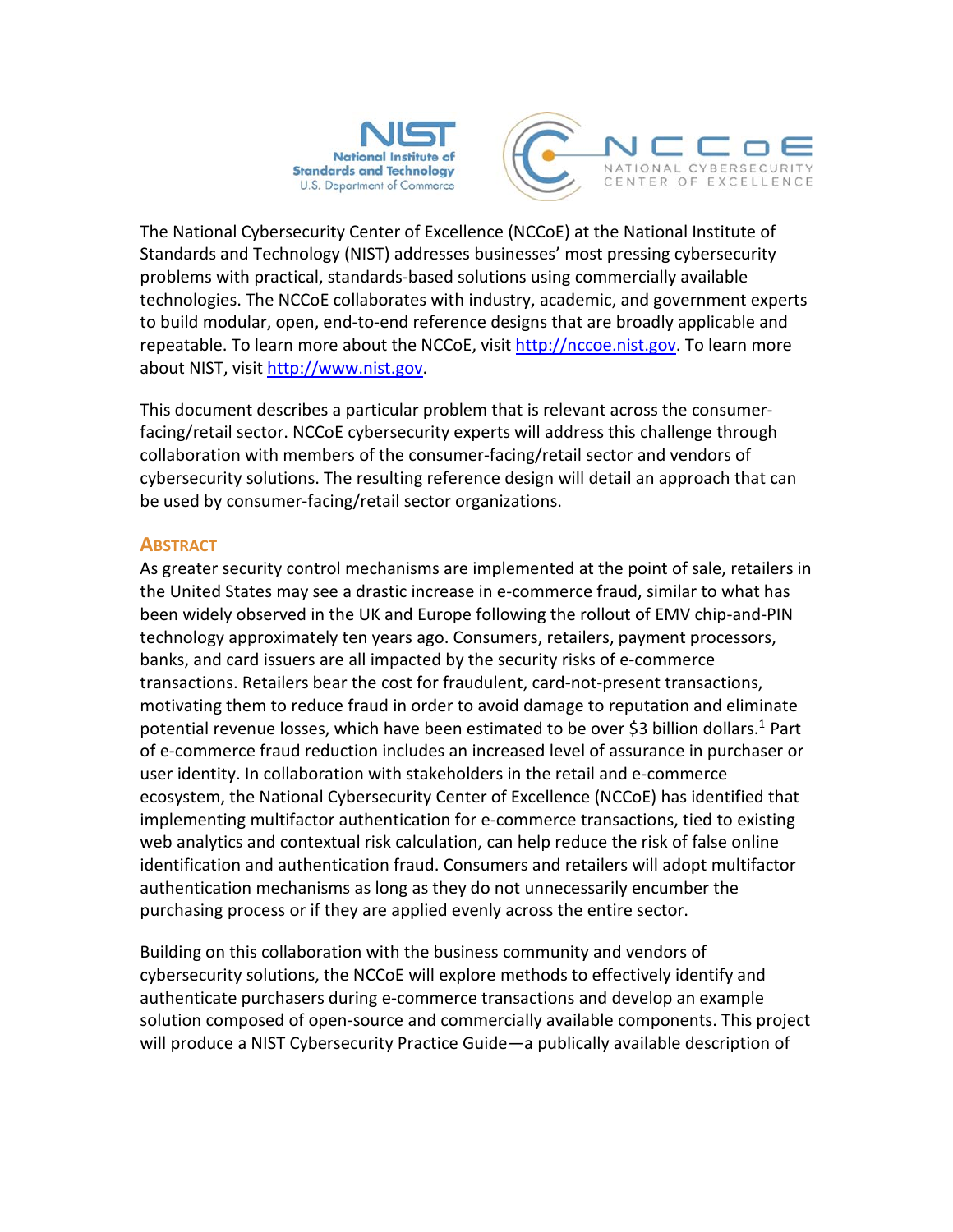the solution and practical steps needed to implement practices that effectively identify and authenticate purchasers during e-commerce transactions.

#### **KEYWORDS**

*retail; multifactor; authentication; MFA; retail; e-commerce; fraud; card-not-present; CNP; web analytics; risk calculation*

#### **DISCLAIMER**

Certain commercial entities, equipment, or materials may be identified in this document in order to describe an experimental procedure or concept adequately. Such identification is not intended to imply recommendation or endorsement by NIST or NCCoE, nor is it intended to imply that the entities, materials, or equipment are necessarily the best available for the purpose.

#### **COMMENTS ON NCCOE DOCUMENTS**

Organizations are encouraged to review all draft publications during public comment periods and provide feedback. All publications from NIST's National Cybersecurity Center of Excellence are available at [http://nccoe.nist.gov.](http://nccoe.nist.gov/)

Comments on this publication may be submitted to: [consumer-nccoe@nist.gov](mailto:consumer-nccoe@nist.gov)

Public comment period: *May 5, 2016 to June 3, 2016*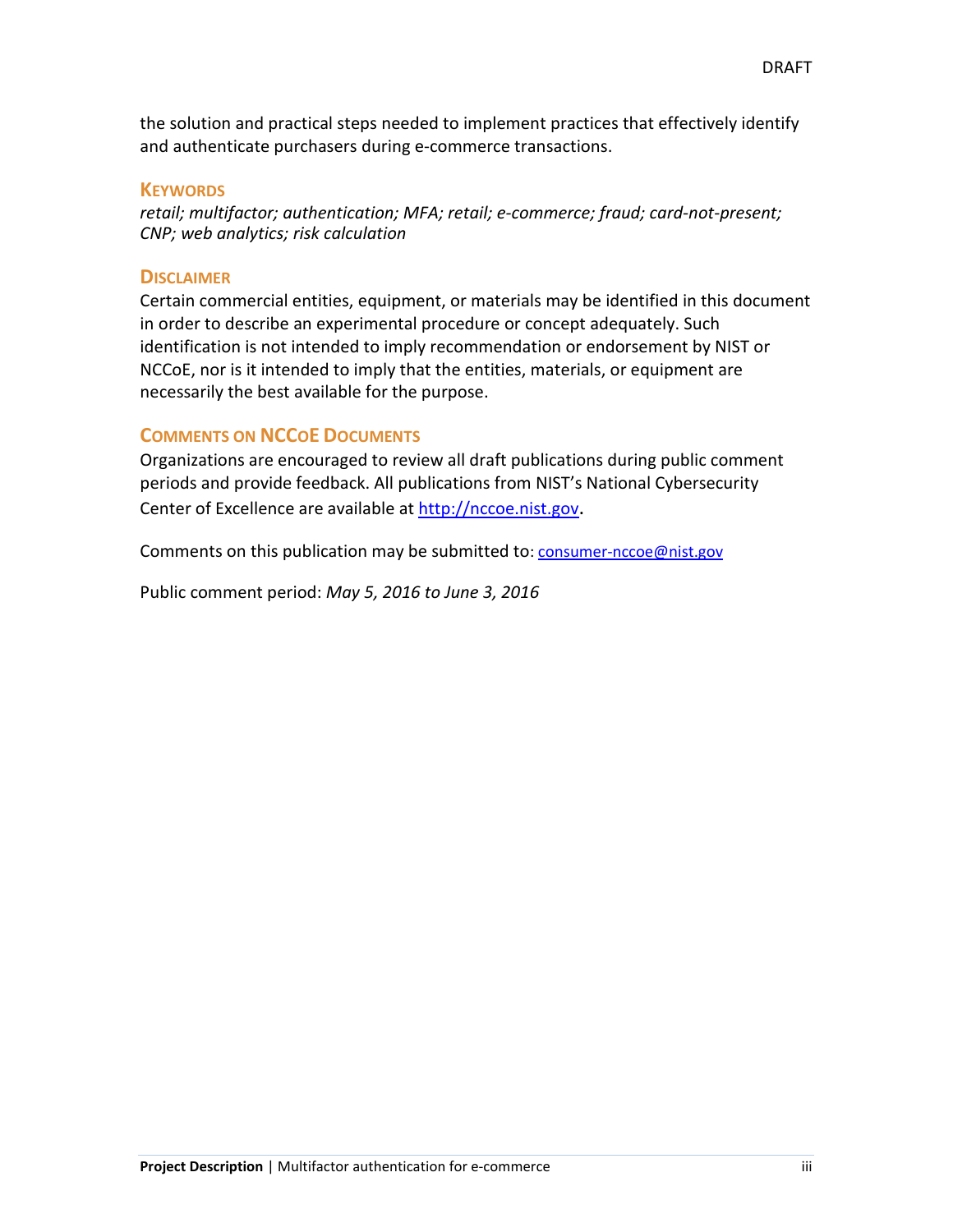### **Table of Contents**

| 3. |  |  |  |  |  |
|----|--|--|--|--|--|
|    |  |  |  |  |  |
|    |  |  |  |  |  |
|    |  |  |  |  |  |
| 5. |  |  |  |  |  |
|    |  |  |  |  |  |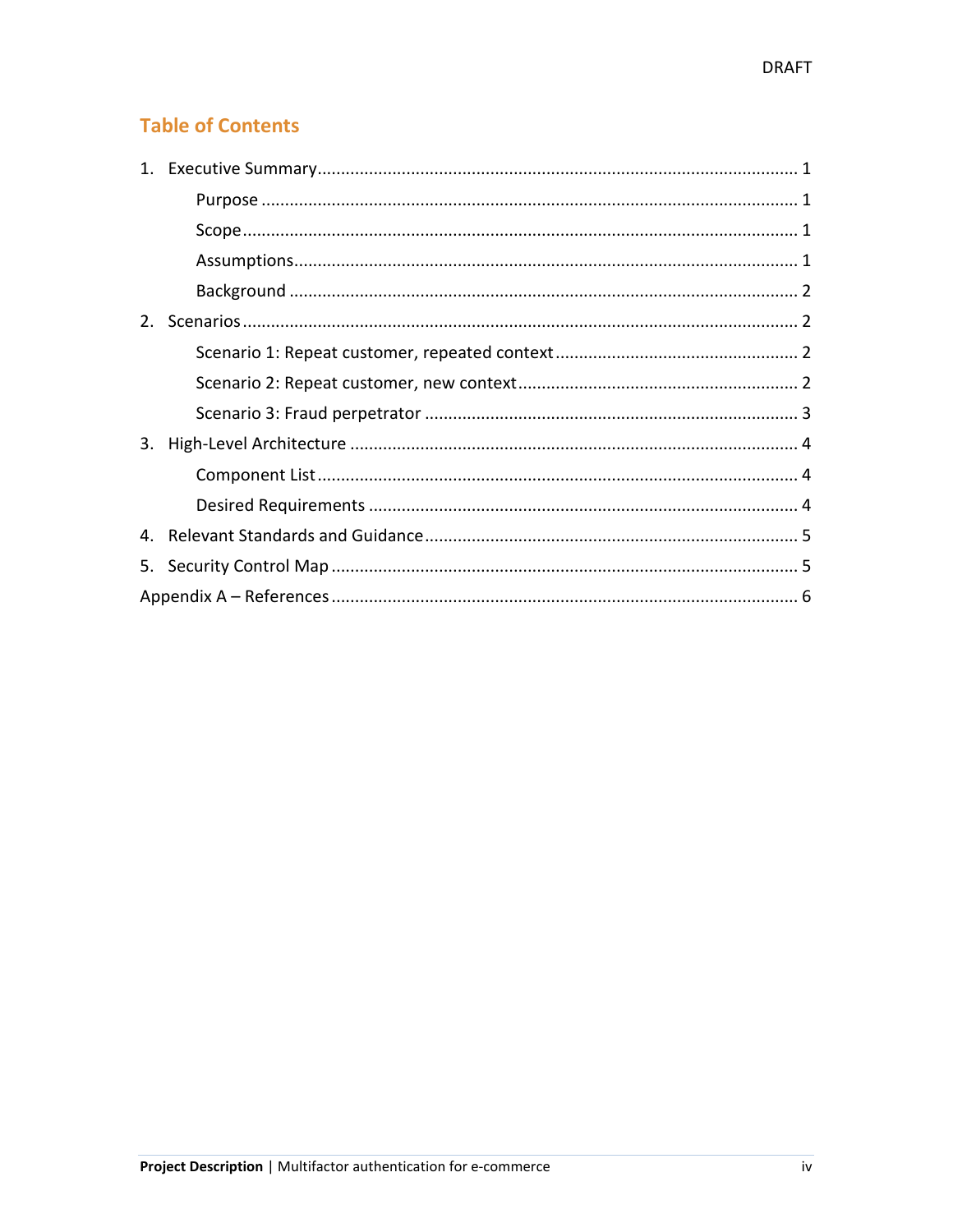#### <span id="page-4-0"></span>**1. EXECUTIVE SUMMARY**

#### <span id="page-4-1"></span>**Purpose**

- The purpose of this project is to help retailers implement stronger authentication
- mechanisms (methods to ensure the card user is authorized to use the card by the card
- owner) for e-commerce transactions in Card-Not-Present (CNP) scenarios, using
- standards-based commercially available and open source products. The project process
- includes identifying stakeholders and systems participating in the CNP transactions,
- defining the interactions between the stakeholders and retailer systems, identifying
- mitigating security technologies, and ultimately providing an example implementation.
- Multifactor authentication will be central to a new National Cybersecurity Awareness
- Campaign launched by the National Cyber Security Alliance designed to arm consumers
- with simple and actionable information to protect themselves in an increasingly digital
- world. The National Cyber Security Alliance will partner with leading technology firms
- like Google, Facebook, Dropbox, and Microsoft to make it easier for millions of users to
- secure their online accounts, and financial services companies such as MasterCard, Visa,
- 16 PayPal, and Venmo that are making transactions more secure.<sup>2</sup> Considering the
- anticipated rise of fraudulent activity due to stronger security mechanisms for card-
- present transactions, retailers should invest in understanding and implementing
- stronger authentication mechanisms for CNP purchases, while being sensitive to the
- user experience.
- 21 The publication of this Project Description is the beginning of a process that will identify
- project participants and hardware and software components for use in a laboratory
- environment to build open, standards based, modular, end-to-end reference designs
- that will address the CNP authentication problem. The approach may include
- architectural definition, logical design, build development, test and evaluation, and
- security control mapping. The output of the process will be the publication of a multi-
- volume NIST Cybersecurity Practice Guide that will help consumer-facing and retail
- organizations implement multifactor authentication.

#### <span id="page-4-2"></span>**Scope**

- The scope of this example solution includes the implementation of risk calculation, web
- analytics, and common multifactor authentication mechanisms during e-commerce
- transactions for a known user of a simulated retailer website. For the purposes of this
- project, guest check-out purchasing flows, certificate-based authentication, and
- biometric authentication mechanisms are out of scope.

#### <span id="page-4-3"></span>**Assumptions**

- This example solution of multifactor authentication for e-commerce transactions
- provides numerous security benefits including increased confidence in user identity and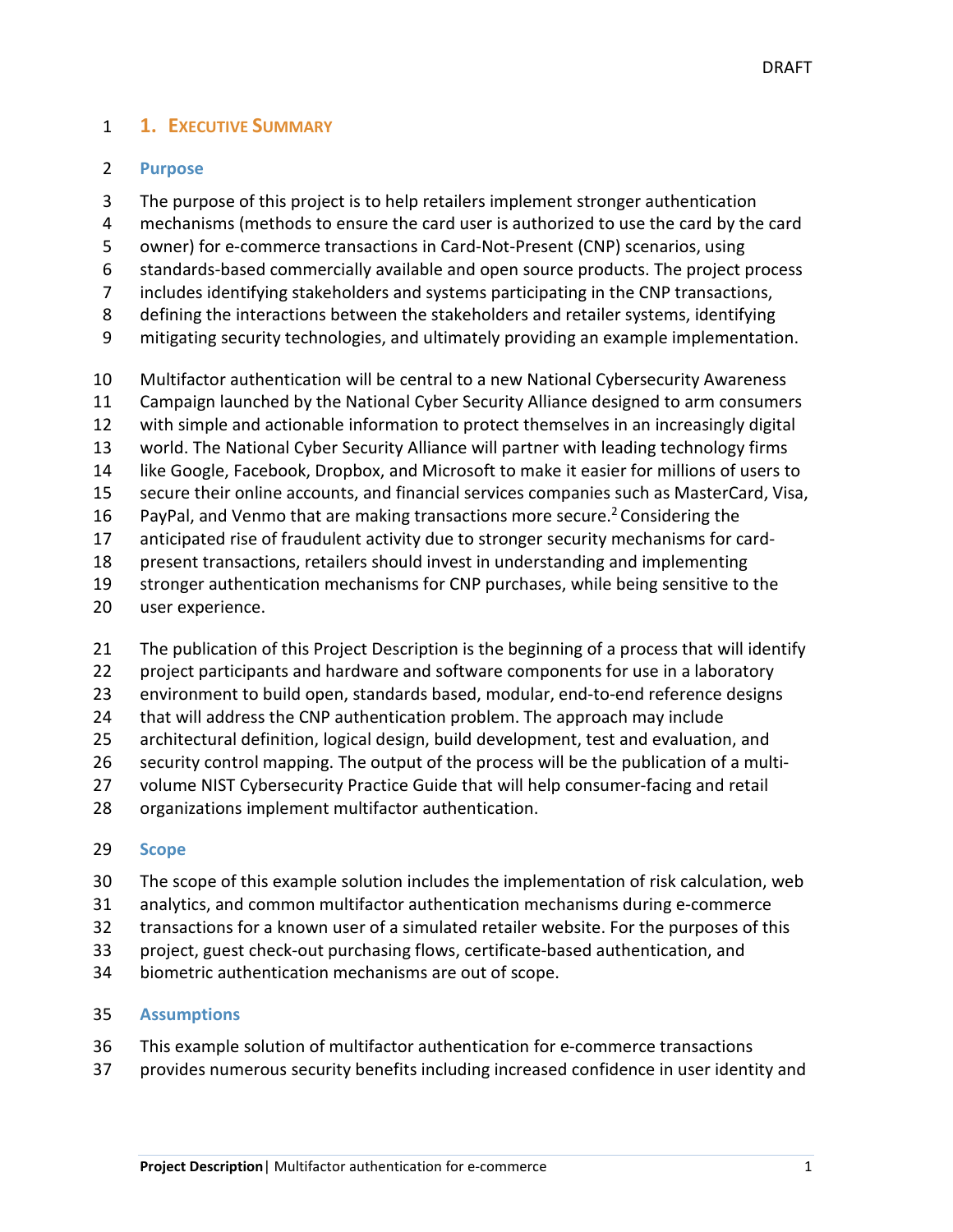- reduced risk. The benefits of using a multifactor authentication solution will outweigh
- any additional costs and risks that may be introduced.
- The security of existing systems and networks is out of scope for this project. A key
- assumption is that all potential adopters of this project or any of its components already
- have in place some degree of system and network security. Therefore, we focused on
- the effort of complementing existing system and network security with risk calculation,
- web analytics, and multifactor authentication. The goal of this solution is to not
- introduce additional vulnerabilities into existing systems.

#### <span id="page-5-0"></span>**Background**

- The NCCoE, working with retail organizations and other e-commerce payment
- stakeholders, including information sharing and analysis centers (ISACs) and the Retail
- Cyber Intelligence Sharing Center (R-CISC), identified the need for a multifactor
- authentication for e-commerce solution. The need arises from the recognition that
- malicious actors are likely increasingly motivated to exploit security vulnerabilities in
- card-not-present (CNP) retail transactions in response to the adoption of EMV chip
- credit cards in the United States. The NCCoE held a workshop to identify key issues that
- affect multifactor authentication for e-commerce. The conversations held and insight
- derived from that workshop have informed the direction of this project and this Project
- Description.

#### <span id="page-5-1"></span>**2. SCENARIOS**

#### <span id="page-5-2"></span>**Scenario 1: Repeat customer, repeated context**

- While getting her child ready for bed a repeat customer of an online retail customer
- finds the supply of disposable diapers is low. The customer logs into the online retailer's
- website to order disposable diapers. She authenticates with a user ID and password. She
- finds the diapers in the favorites section. In seconds she places the same order for
- diapers that she has placed in the past. The online retailer grades this purchase as low
- risk because of the nature of the product, a known IP address associated with the
- customer, geolocation, and past patterns of purchases within the website. The customer
- is not prompted for any additional authentication.

#### <span id="page-5-3"></span>**Scenario 2: Repeat customer, new context**

- While on travel for business across the country from her residence, a repeat customer
- of an online retailer remembers that this day would be the deadline to buy a gift online
- for a friend's birthday. She opens the laptop she usually uses for work and navigates to
- the retailer's website. The customer inputs a username and password to enter the site
- and browses several categories of expensive items that she usually does not browse.
- After some time browsing, the customer finds a product to purchase as a gift and puts it
- in her virtual shopping cart. She then follows the prompts to choose shipping and stored
- payment methods. After entering these choices, the user is prompted with a message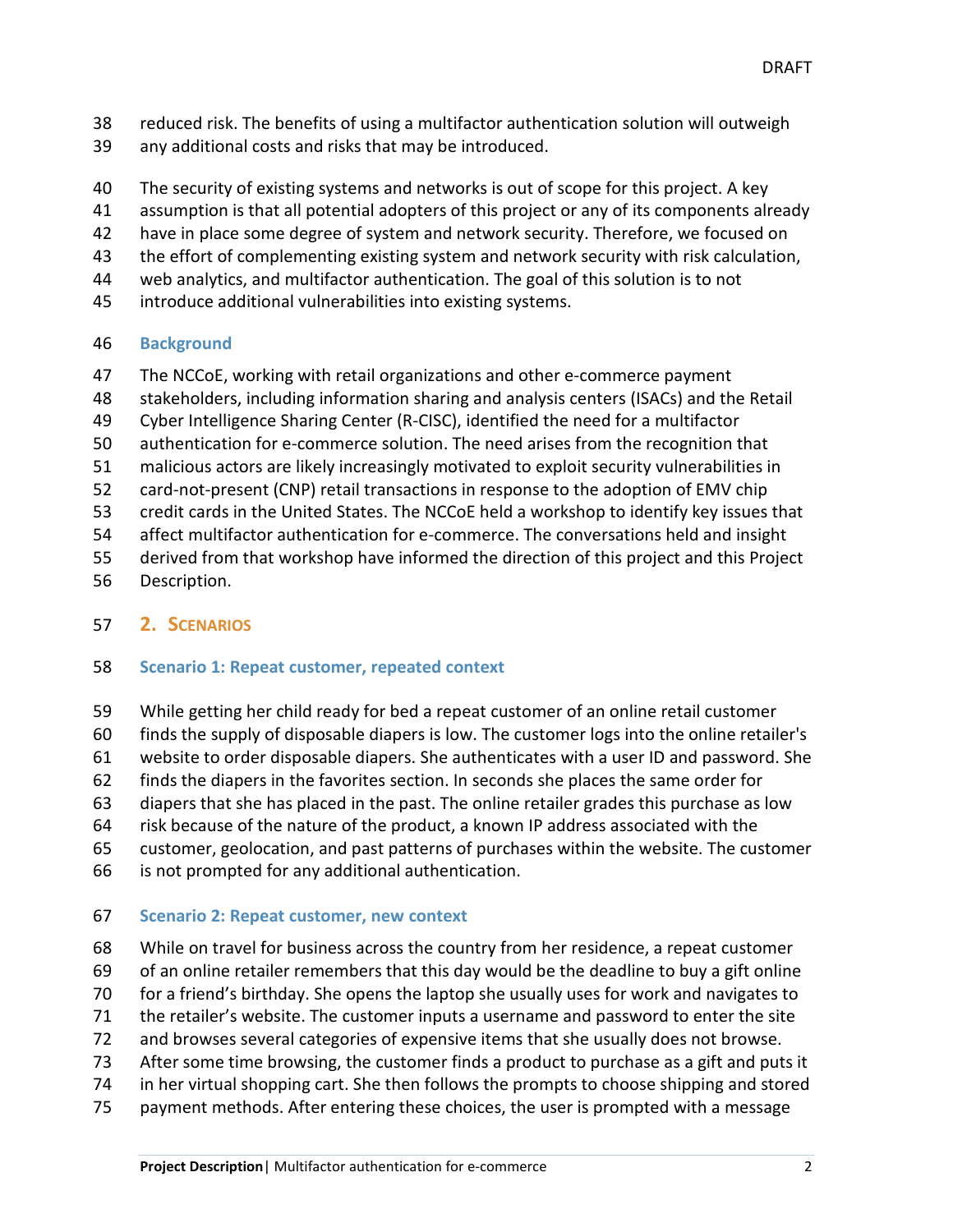stating that, the retailer requests she enter a multifactor authentication ID (either pre-

distributed, dynamically sent to a known phone number or email address, or other

- multifactor mechanism such as biometric authentication) before completing the
- transaction. The user completes the multifactor authentication process and completes
- the transaction.
- 81 In the background, automated risk and web analytics on the retailer's system are
- comparing this known user's current behavior and the context of her website access to
- stored data. Because the user's device, behavior, IP address, geolocation, and shopping

84 choices do not align sufficiently per the retailer's risk threshold and poses a relatively

high fraud risk, the user is prompted for additional authentication.

#### <span id="page-6-0"></span>**Scenario 3: Fraud perpetrator**

 After illegally receiving the credentials of a legitimate, repeat customer (RC) for an online retailer, a fraud perpetrator (FP) in another country from the repeat customer navigates to the retailer's website with the intention of committing e-commerce fraud and receiving goods paid for by the RC. The FP does not browse but goes straight to an expensive electronic item, adds the item to his shopping cart, and begins the checkout process. During checkout the FP chooses stored payment information, but edits the shipping address to one not previously associated with the RC. After entering these choices, the malicious actor is prompted with a message requesting that he enter a multifactor authentication token ID (either pre-distributed or dynamically sent via phone or email to known numbers and addresses) as an additional step before completing the transaction. The malicious actor attempts to spoof the ID a number of times before another message appears indicating that the transaction has been terminated and the account has been locked.

 In the background, automated risk and web analytics on the retailer's system are comparing this known user's current behavior and the context of his website access to stored data. Because the user's device, behavior, IP address, geolocation, and shopping choices do not align sufficiently per the retailer's risk threshold and poses a relatively high fraud risk, the user is prompted for additional authentication. Because the retailer has implemented a limit to authentication attempts, after a few attempts the user account is locked until the retailer's fraud detection team can contact the account owner.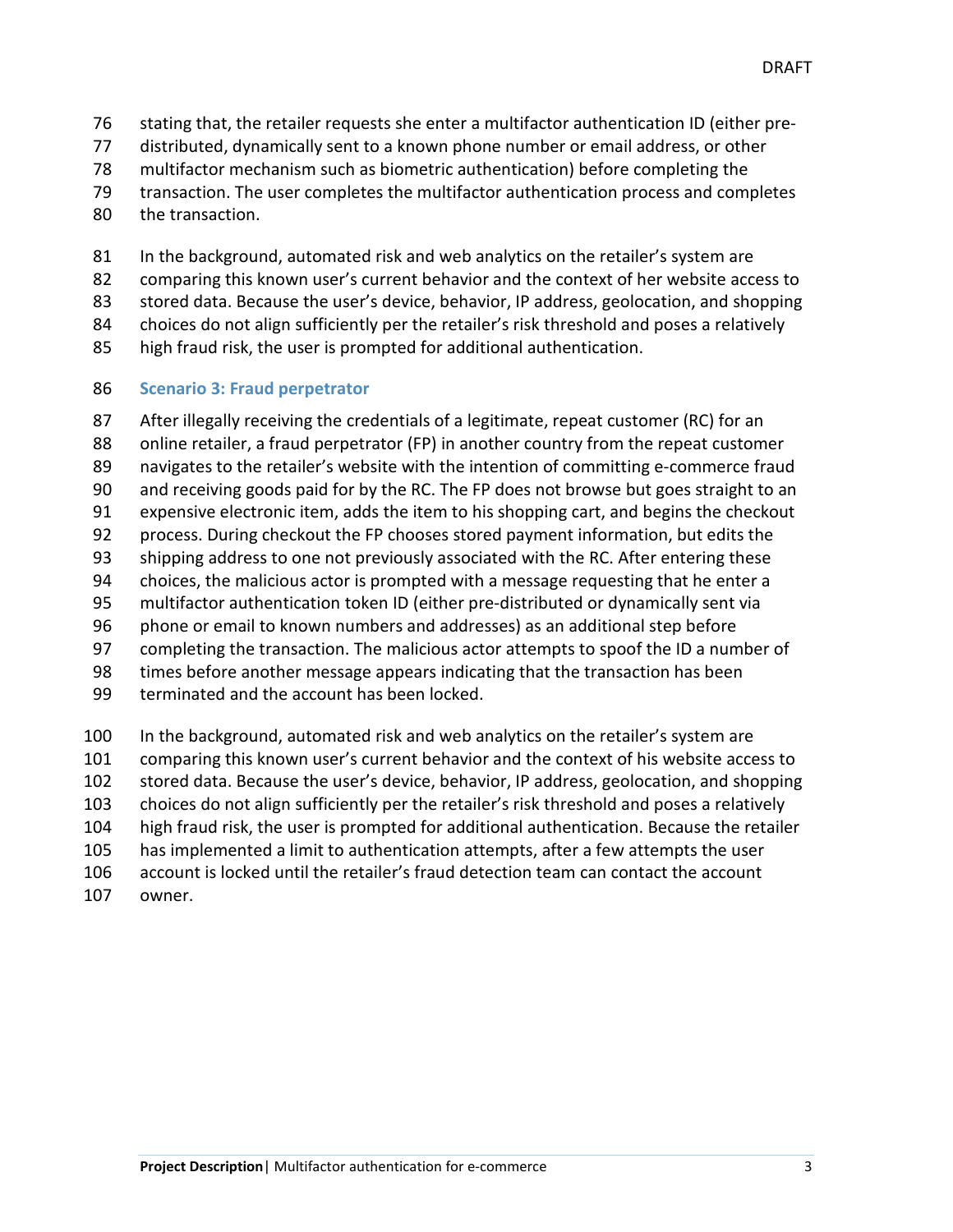#### <span id="page-7-0"></span>108 **3. HIGH-LEVEL ARCHITECTURE**



#### <span id="page-7-1"></span>111 **Component List**

109

- 112 A multifactor authentication solution for e-commerce transactions includes but is not
- 113 limited to the following components:

<span id="page-7-2"></span>

| 114        |           | Online/e-commerce shopping cart and payment system (in-house or outsourced)                             |  |  |  |
|------------|-----------|---------------------------------------------------------------------------------------------------------|--|--|--|
| 115        | $\bullet$ | Multifactor authentication mechanisms                                                                   |  |  |  |
| 116        | $\bullet$ | Risk calculation platform/engine                                                                        |  |  |  |
| 117        | $\bullet$ | Web analytics engine                                                                                    |  |  |  |
| 118        | $\bullet$ | Logging of risk calculation and web analytics data                                                      |  |  |  |
| 119        | $\bullet$ | Data storage for risk calculation and web analytics data                                                |  |  |  |
| 120        |           | <b>Desired Requirements</b>                                                                             |  |  |  |
| 121<br>122 | $\bullet$ | Authentication mechanisms that meet business security and regulatory<br>requirements                    |  |  |  |
| 123<br>124 | $\bullet$ | Automated web analytics including monitoring of user behavior and contextual<br>details                 |  |  |  |
| 125        | $\bullet$ | Automated logging of web analytics and risk calculation data                                            |  |  |  |
| 126        | $\bullet$ | Automated data storage of web analytics and risk calculation data                                       |  |  |  |
| 127<br>128 | $\bullet$ | Ability to establish and enforce risk decisions including performing risk<br>calculations               |  |  |  |
| 129        | $\bullet$ | Automated alerting of suspected fraudulent activity                                                     |  |  |  |
| 130<br>131 | $\bullet$ | Ease of use for the consumer, no substantial increase in friction during the e-<br>commerce transaction |  |  |  |
|            |           |                                                                                                         |  |  |  |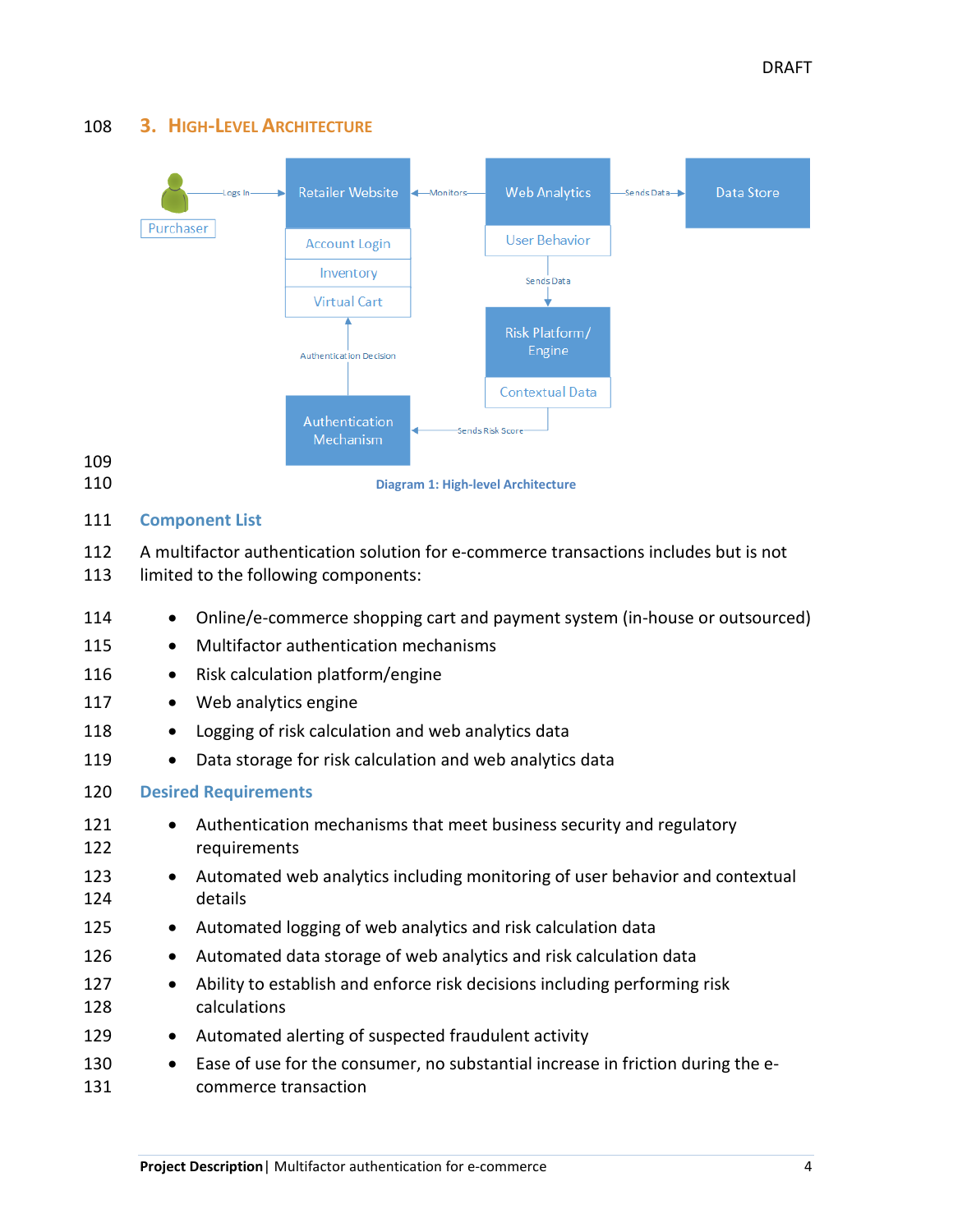| 133 |           | ISO/IEC 27001, Information Technology - Security Techniques - Information       |
|-----|-----------|---------------------------------------------------------------------------------|
| 134 |           | <b>Security Management Systems</b>                                              |
| 135 |           | http://www.iso.org/iso/home/search.htm?qt=27001&sort=rel&type=simple&pu         |
| 136 |           | blished=on                                                                      |
| 137 |           | ISO/IEC 29115, Information Technology - Security Techniques - Entity            |
| 138 |           | authentication assurance framework                                              |
| 139 |           | http://www.iso.org/iso/catalogue detail.htm?csnumber=45138                      |
| 140 |           | ISO/IEC 29146, Information Technology - Security techniques - A framework for   |
| 141 |           | access management, https://www.iso.org/obp/ui/#iso:std:iso-iec:29146:ed-        |
| 142 |           | 1: v1: en                                                                       |
| 143 | $\bullet$ | NIST Cybersecurity Framework - Standards, guidelines, and best practices to     |
| 144 |           | promote the protection of critical infrastructure                               |
| 145 |           | http://www.nist.gov/itl/cyberframework.cfm                                      |
| 146 |           | NIST SP 800-53, Recommended Security Controls for Federal Information           |
| 147 |           | Systems                                                                         |
| 148 |           | http://csrc.nist.gov/publications/drafts/800-53-rev4/sp800-53-rev4-ipd.pdf      |
| 149 | $\bullet$ | NIST SP 800-63-2, Electronic Authentication Guide                               |
| 150 |           | http://csrc.nist.gov/publications/nistpubs/800-63-1/SP-800-63-1.pdf             |
| 151 |           | NIST SP 800-73-4, Interfaces for Personal Identity Verification (3 Parts)       |
| 152 |           | http://nvlpubs.nist.gov/nistpubs/SpecialPublications/NIST.SP.800-73-4.pdf       |
| 153 | $\bullet$ | Payment Card Industry (PCI) Data Security Standard, Requirements and Security   |
| 154 |           | Assessment Procedures, Version 3.1, April 2015, PCI Security Standards Council, |
| 155 |           | https://www.pcisecuritystandards.org/documents/PCI DSS v3-1.pdf                 |
|     |           |                                                                                 |

#### <span id="page-8-1"></span>156 **5. SECURITY CONTROL MAP**

<span id="page-8-0"></span>132 **4. RELEVANT STANDARDS AND GUIDANCE**

157 Table 1 maps the characteristics of the applicable standards and best practices 158 described in the Framework for Improving Critical Infrastructure Cybersecurity (CSF),

159 and other NIST activities. The solution characteristics offered in the table are the ones

- 160 expected to be explored in this project. This mapping exercise, which is likely to expand
- 161 as the project progresses, is meant to demonstrate the real-world applicability of
- 162 standards and best practices.

| Solution       | NIST CSF | <b>Informative References</b>                     |
|----------------|----------|---------------------------------------------------|
| Characteristic | Category |                                                   |
| Authentication | PR.AC-1  | NIST SP 800-53 Rev. 4 AC-1, IA Family; AC-17, AC- |
| mechanisms     | PR.AC-3  | 19, AC-20; AC-2, AC-3, AC-5, AC-6, AC-16          |
|                | PR.AC-4  | ISO/IEC 27001:2013 A.9.2.1, A.9.2.2, A.9.2.4,     |
|                |          |                                                   |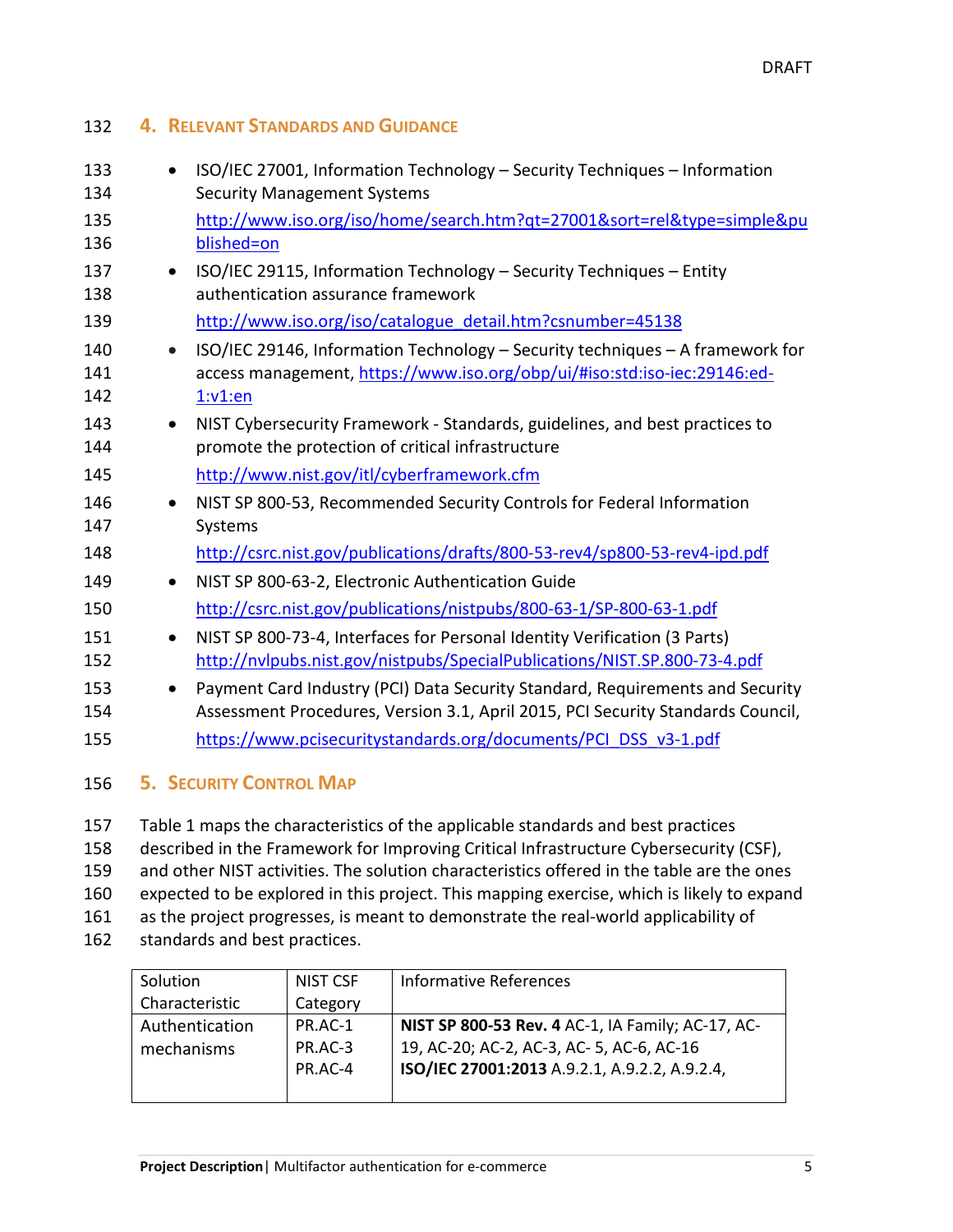|                |         | A.9.3.1, A.9.4.2, A.9.4.3; A.6.2.2, A.13.1.1, A.13.2.1; |
|----------------|---------|---------------------------------------------------------|
|                |         | A.6.1.2, A.9.1.2, A.9.2.3, A.9.4.1, A.9.4.4             |
|                |         |                                                         |
| Automated web  | DE.AE-1 | NIST SP 800-53 Rev. 4 AC-4, CA-3, CM-2, SI-4;           |
| analytics      | DE.AE-2 | AU-6, CA-7, IR-4, IR 5, IR-8, SI-4;                     |
|                | DE.AE-3 | ISO/IEC 27001:2013 A.16.1.1, A.16.1.4                   |
| Automated      | PR.PT-1 | NIST SP 800-53 Rev. 4 AU Family, IR-5, IR-6             |
| logging        |         | ISO/IEC27001:2013 A.12.4.1, A.12.4.2, A.12.4.3,         |
|                |         | A.12.4.4, A.12.7.1                                      |
| Automated data | PR.DS-1 | NIST SP 800-53 Rev. 4 SC-28; CM-8, MP-6, PE-16          |
| storage        | PR.DS-3 | ISO/IEC27001:2013 7.1.1, 7.1.2, 9.1.6, 9.2.6, 9.2.7,    |
|                |         | 10.7.1, 10.7.2, 10.7.3                                  |
| Ability to     | ID.RA-3 | NIST SP 800-53 Rev. 4 RA-2, RA-3, PM-9, PM-11,          |
| establish and  | ID.RA-4 | PM-12, PM-16, SA-14, SI-5                               |
| enforce risk   | ID.MS   |                                                         |
| decisions      |         |                                                         |
|                |         |                                                         |

163 **Table 1: Security Control Map**

#### 164 **APPENDIX A – REFERENCES**

- <span id="page-9-0"></span>[1] Payment Card Fraud Management: Essential Tools for U.S. Card Issuers, Julie Conroy, Aite Group, April 2, 2015, [http://aitegroup.com/report/payment-card](http://aitegroup.com/report/payment-card-fraud-management-essential-tools-us-card-issuers)[fraud-management-essential-tools-us-card-issuers](http://aitegroup.com/report/payment-card-fraud-management-essential-tools-us-card-issuers)
- [2] Fact Sheet: Cybersecurity National Action Plan, Office of the Press Secretary, The White House, February 9, 2016, https://www.whitehouse.gov/the-pressoffice/2016/02/09/fact-sheet-cybersecurity-national-action-plan
- [3] U.S. e-commerce grows 14.6% in 2015, Stefany Zaroban, Internet Retailer Magazine, February 17, 2016, [https://www.internetretailer.com/2016/02/17/us-e](https://www.internetretailer.com/2016/02/17/us-e-commerce-grows-146-2015)[commerce-grows-146-2015](https://www.internetretailer.com/2016/02/17/us-e-commerce-grows-146-2015)
- [4] NIST Framework for Improving Critical Infrastructure Cybersecurity, Version 1, February 12, 2014, [http://www.nist.gov/cyberframework/upload/cybersecurity](http://www.nist.gov/cyberframework/upload/cybersecurity-framework-021214.pdf)[framework-021214.pdf](http://www.nist.gov/cyberframework/upload/cybersecurity-framework-021214.pdf)
- [5] Bring on Cyber Monday: E-Commerce Merchants and Fraud, RSA Monthly Online Fraud Report – October 2014, [https://www.emc.com/collateral/fraud-report/rsa](https://www.emc.com/collateral/fraud-report/rsa-online-fraud-report-102014.pdf)[online-fraud-report-102014.pdf](https://www.emc.com/collateral/fraud-report/rsa-online-fraud-report-102014.pdf)
- [6] E-Commerce Fraud Trends 2014: Securing the Online Shopping Cart, RSA Monthly Online Fraud Report – July 2014, [https://www.emc.com/collateral/fraud](https://www.emc.com/collateral/fraud-report/rsa-online-fraud-report-0714.pdf)[report/rsa-online-fraud-report-0714.pdf](https://www.emc.com/collateral/fraud-report/rsa-online-fraud-report-0714.pdf)
- [7] E-Commerce Transactions A New Roadmap for Authentication in Europe, Christoph Baert, Paul Baker, and Cathy Mulrow-Peattie, MasterCard Inc., [http://newsroom.mastercard.com/wp-content/uploads/2015/07/A-New-](http://newsroom.mastercard.com/wp-content/uploads/2015/07/A-New-Roadmap-for-Authentication-in-Europe.pdf)[Roadmap-for-Authentication-in-Europe.pdf](http://newsroom.mastercard.com/wp-content/uploads/2015/07/A-New-Roadmap-for-Authentication-in-Europe.pdf)